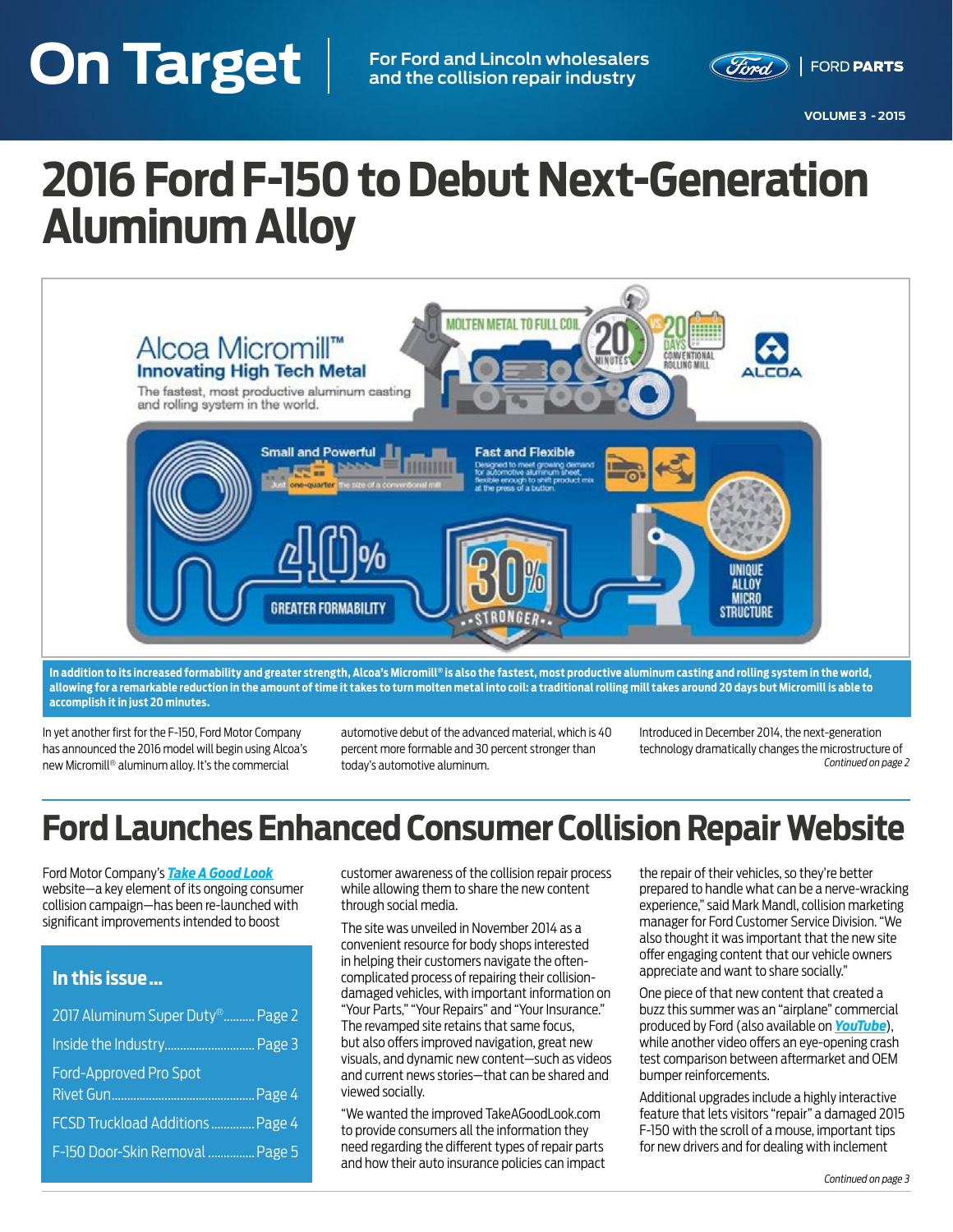### <span id="page-1-0"></span>**On Target 2 VOLUME 3 - 2015**

# **F-150 to Use Micromill Aluminum Alloy**

#### *[Continued from page 1](#page-0-0)*

the metal, making it easier to shape the aluminum into intricate forms such as fenders and inside door panels, and allowing for the use of thinner aluminum sheet without compromising dent resistance.

"Alcoa's breakthrough Micromill™ technology offers highly differentiated automotive material with strength, weight, formability and surface quality combinations previously impossible," said Klaus Kleinfeld, Alcoa chairman and chief executive officer. "This high-tech aluminum will give Ford a true material edge, enabling greater design flexibility and better vehicle performance making the concept cars of tomorrow a reality."

The Micromill process has been validated by Ford engineers to ensure it meets the stringent requirements for producing high-quality parts, in particular the kinds of complex structures in the F-150, and while the new aluminum alloy will be stronger and more formable with formability characteristics comparable to mild steels—both Ford and Alcoa stress that the repair procedures, training and tooling introduced with the 2015 F-150 will not change for the new model.

The advanced alloys offer the formability and strength required for greater flexibility in designing vehicles using complex parts. That means parts constructed of multiple pieces can be manufactured as a single part, thus reducing complexity and assembly time. Target applications for the material include critical-strength structural parts as well as exterior panels that must meet strict surface quality requirements.

Ford—which collaborated with Alcoa on the development of the Micromill aluminum and has exclusive North American use rights for an undisclosed number of years—will begin using the new material in



**The innovative new Micromill technology produces an aluminum alloy that is 40 percent more formable than today's automotive aluminum, making it easier to shape into intricate forms, such as the inside panels of automobile doors and external fenders. The increased material strength allows for the use of thinner aluminum sheets without compromising dent resistance. While the new alloy is stronger and more formable, Ford and Alcoa both stressed that the repair procedures developed specifically for the 2015 F-150 will not change.**

multiple components on the 2016 F-150, starting in the fourth quarter of this year. The company expects its use of Micromill will more than double from 2016 to 2017, and plans to continue to increase its use over the next several years on a range of vehicle components and future platforms.

#### **ALCOA and FORD** team up to perfect aluminum alloy for F-150

Accomili bechnology from Alcoa is a more efficient way to make aluminum,<br>as it is well suited to meeting the demands of high-volume automotive<br>manufacturing. The technology enhances the manufacturing capability of<br>existing enable new innovations in automotive design.

The new F-150 is the toughest, smartest most capable ever and<br>for 2016 we're adding improved aluminum alloy structural parts<br>created with Micromili technology.



# **F-Series Super Duty Switches to Aluminum**

Following in the footsteps of the F-150, Ford Motor Company has announced the all-new 2017

Ford F-Series Super Duty® will utilize a segmentfirst, high-strength, military-grade aluminum alloy body and an all-new high-strength steel frame. Equipped with 16 class-exclusive new features, Ford calls it the toughest, smartest, most capable Super Duty truck lineup ever.

The switch from the outgoing steel body to aluminum means the new Super Duty will be more dent-and-ding resistant, and not subject to red rust corrosion, while the fully-boxed frame comprised of more than 95 percent high-strength steel is up to 24 times stiffer than the previous frame. The use of high-strength aluminum alloy and high-strength steel will help reduce the weight of the upcoming truck by up to 350 pounds, while enabling the most towing and hauling capability ever delivered by Super Duty.

The 2017 Ford F-Series Super Duty is expected to go on sale late next year. Stay tuned to upcoming issues of *On Target* for repair information and additional details.

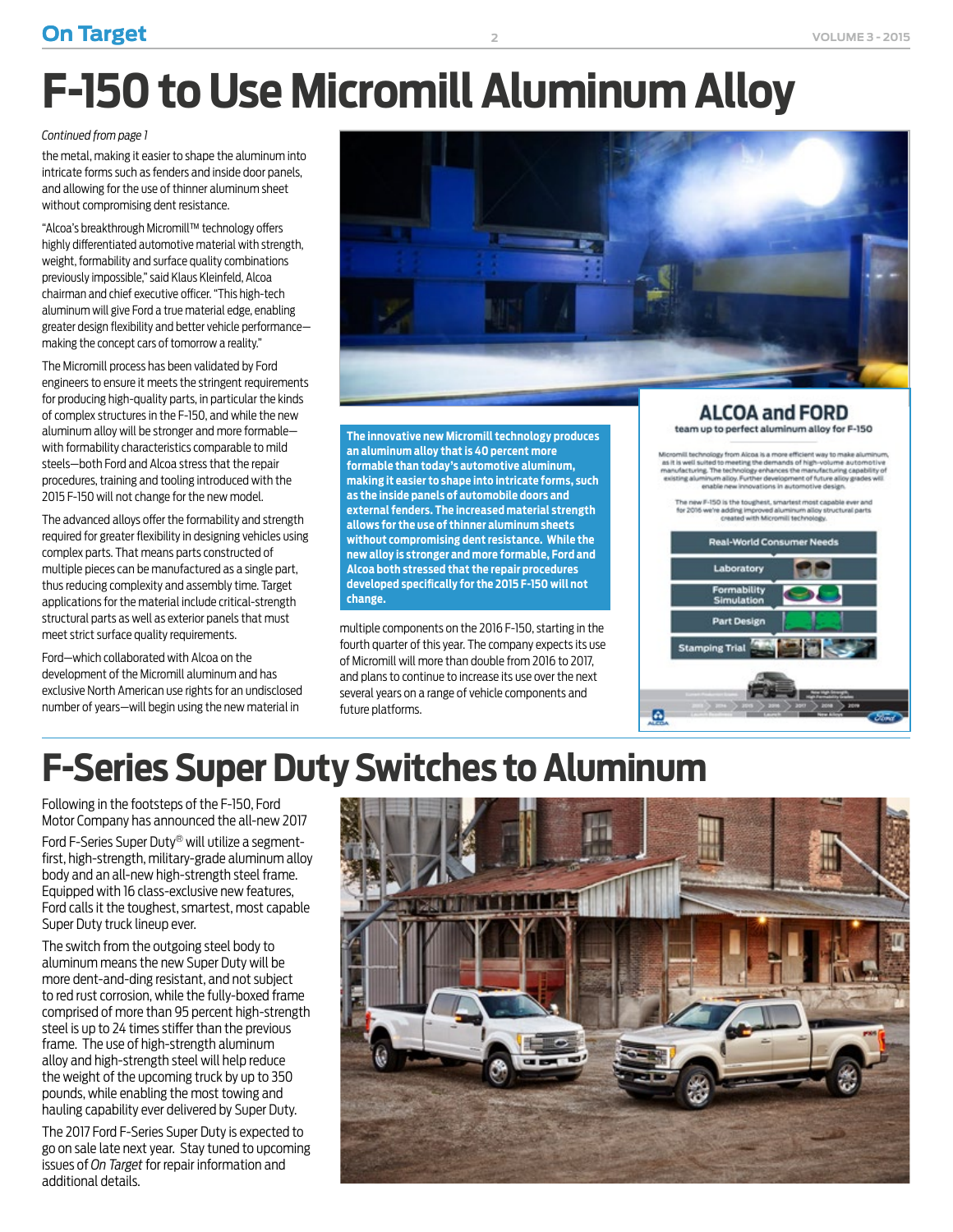## <span id="page-2-0"></span>**On Target 3 VOLUME 3 - 2015 New-and-Improved TakeAGoodLook.com**

*[Continued from page 1](#page-0-0)*

weather, and a downloadable glove box brochure.

With these enhancements, Ford is continuing to help empower consumers by arming them with important information they'll need to know when their vehicle is in need of collision repair.

Be sure to check out the new *[TakeAGoodLook.](http://TakeAGoodLook.com) [com](http://TakeAGoodLook.com)*, recommend it to your customers, and check back often for new content throughout the year.

**(Top rignt) A new interactive addition to the site allows users to "repair" a damaged 2015 F-150 with the scroll of a mouse.**

**(Bottom) One of the new videos added to the site includes the Ford-produced "airplane" commercial that debuted over the summer.**









### **INSIDE THE INDUSTRY**

#### **Q2 LOR Ticks Up**

The average length of rental (LOR) in the U.S. used as a measure of repair cycle time—rose slightly during the second quarter of this year, to 11.0 days. That's according to Enterprise Rent-A-Car, which reports the nationwide figure was 0.3 days higher than the same quarter a year ago, and 0.5 days above the five-year average. By region, the shortest LOR was reported in the Northwest, at 9.4 days, while the Northeast experienced the longest, at 12.3 days.

#### **Average Vehicle Age Climbs Slowly**

The average age of all cars and light trucks on the road in the U.S. has reached 11.5 years, up from 11.4 the last two years. The IHS Automotive report indicates the rapid increase that followed the 2008 recession has ended, however, and the forecast now calls for the average age to hit 11.6 in 2016 and 11.7 in 2018.

Meanwhile, IHS reports the number of vehicles in operation in the U.S. hit a new record high of 257.9 million at the start of this year, up 5.3 million from a year ago, while the average length of ownership for new vehicles also reached a new high of 77.8 months, a jump of 26 months over the last nine years.

#### **Another VMT Record**

Vehicle miles traveled (VMT) in the U.S. reached a record 275.1 billion miles in June, as all five regions experienced growth. The U.S. Department of Transportation reports VMT was up 3.9 percent for the month, while the total for the 12 months ending in June hit 3.09 trillion, an increase of 1.3 percent from the same time a year ago.

#### **Deer Crash Likelihood Unchanged**

The chances of motorists in the U.S. colliding with a deer, elk or moose this year remain at 1 of out 169. That's according to State Farm, which says the likelihood of such a collision is unchanged from 2014, but that those chances more than double during October, November and December. West

Virginia tops the list of states where such crashes are most likely to occur for the ninth year in a row, though the odds there are actually down slightly, from 1 in 39 last year to 1 in 44 in 2015. Montana, Iowa, Pennsylvania and South Dakota round out the top five states for likely deer/elk/moose collisions.

#### **El Niño to Impact Winter Weather**

Forecasters at the National Oceanic and Atmospheric Administration are predicting a strong El Niño will significantly impact weather around the U.S. this winter, with wetter-than-average conditions expected throughout the Southern Tier and the East Coast, while parts of the Pacific Northwest and much of the Great Lakes and Ohio Valley are likely to be drier-than-average. The temperature outlook calls for above-average figures across much of the West Coast and northern U.S., while the Southeast and southern Plains are more likely to see below-average conditions.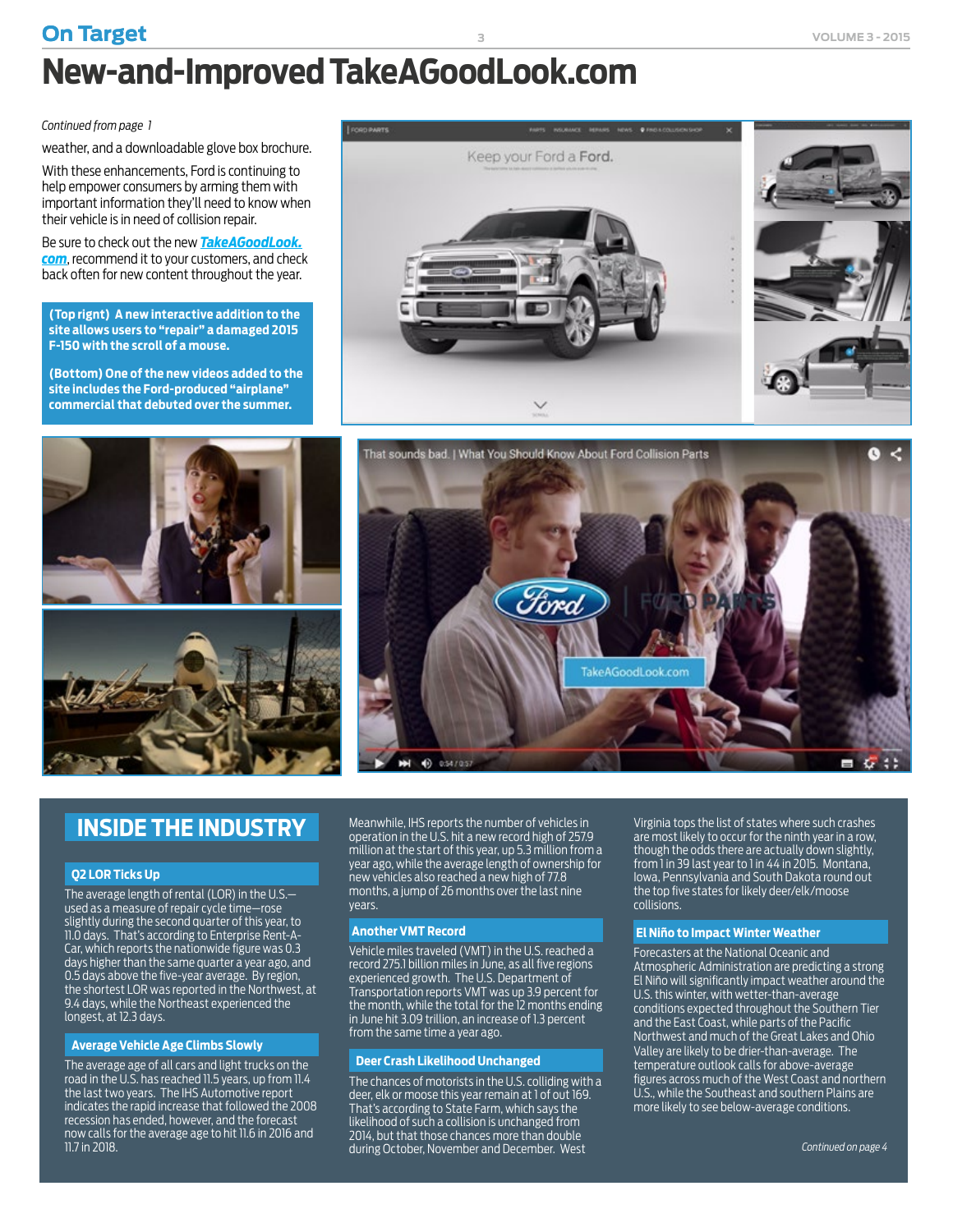### <span id="page-3-0"></span>**On Target VOLUME 3 - 2015**

While the all-new Ford F-150 was built with repairers in mind to allow for a smooth transition in terms of overall repairability, some of the truck's unique characteristics called for the use of specialized tools. Two such tools, both of which are Ford-approved for use on the truck, are the HENROB Mark V RivLite Self-Piercing Rivet Tool and the Pro Spot PR-5 SPR Riveter.

Designed specifically for aluminum vehicles, the Pro Spot Riveter (Rotunda Part # 254-PR-5) is an electro-hydraulic rivet gun that utilizes a coldjoining process to apply and remove rivets from heat-sensitive materials, such as aluminum. The PR-5 Riveter joins two or more pieces of material together using extreme pressure in tandem with precision-machined punch-and-die sets. The punch begins the process and pierces through the first layer of material, while the specially designed dies complete the process and prevent the rivet from punching through the last layer of material, allowing you to join different materials, including aluminum, steel, plastic and more.

The portable, battery-operated riveter comes equipped with a variety of punch-and-die sets for applying SPR and solid rivets, removing rivets and flattening. With such a variety in today's vehicles, and with many different size rivets used in the vehicle repair process, the PR-5 uses magnetic dies to assist in quick rivet changes, making operation fast and easy.

**4**

To avoid downtime, the PR-5 Riveter comes with two lithium rechargeable batteries and a charging dock, making it a one-stop tool fully capable of self-piercing, riveting, clinching, pressing and removing rivets.

#### **Kit Contains:**

- Padded case with foam inserts
- 110V 220V auto-switching power supply
- (2) 18V lithium-ion rechargeable batteries
- 2.5 mm Allen wrench
- Battery charging dock
- Standard C-arm
- Assortment of rivets and punch-and-die sets.

For more information on this riveter and other Ford-approved equipment, visit

#### *[www.onerotunda.com](http://www.onerotunda.com)* or *[www.prospot.com](http://www.prospot.com)*.

For details on the HENROB Mark V, see *On Target* Volume 2 2015.



Ford Customer Service Division (FCSD) has added 141 new parts to its Collision Parts Truckload Program, while reducing list prices on those parts by an average of 15 percent. The additions include parts for the popular F-series, Focus, Fusion, Mustang and Explorer vehicle lines.

"The Truckload Program has provided a competitive environment for wholesaling dealers, body shops, insurance companies, and our customers for nearly 20 years," said George Gilbert, Truckload Program manager for FCSD. "More importantly, the program continues to be instrumental in helping collision repairers deliver the high-quality repairs using genuine Ford collision parts our vehicle owners expect and deserve."

The 141 part additions include: 10 wheels, 44 grilles/GORs/GOPs, 42 exterior lights, five brackets, 12 mirrors, three steel bumpers, seven bumper bars, one isolator, six step pads, eight fascias and three valances.

For more information on FCSD's Collision Parts Truckload Program, or for a list of the parts currently available, contact your local Ford or Lincoln collision parts wholesaling dealer or the Ford Collision Parts Hotline at the new e-mail address: *[cphelp@fordcrashparts.com](mailto:cphelp@fordcrashparts.com)*.

The Hotline is available to anyone looking for information about genuine Ford parts, the Collision Parts Truckload Program, or any other Ford collision parts program.

### **INSIDE THE INDUSTRY**

#### *[Continued from page 3](#page-2-0)*

#### **Automakers Commit to AEB**

Ten automakers have pledged to make automatic emergency braking (AEB) a standard feature on all new vehicles, though a timeline for that to occur has not yet been established. Ford Motor Company, along with Audi, BMW, General Motors, Mazda, Mercedes-Benz, Tesla, Toyota, Volkswagen and Volvo, made the commitment recently, and will be working with the National Highway Transportation Safety Administration and the Insurance Institute for Highway Safety to finalize the details.

A recent IIHS study found AEB technology—which uses RADAR, lasers and cameras to detect an imminent crash, warn the driver and apply the brakes if necessary—can reduce insurance injury claims by up to 35 percent.

#### **NABC Uses New F-150 for FREE Program**

Firefighters were able to practice extrication techniques on a 2015 Ford F-150 recently, as part of the National Auto Body Council's First Responder Emergency Extrication (FREE) program. The vehicle was donated by the IIHS after it was used for a light-barrier crash test, giving firefighters the opportunity to practice their life-saving skills on the latest vehicle materials and technology. The event was the first of 13 FREE events NABC has scheduled around the country this fall. Visit *[NationalAutoBodyCouncil.org](http://www.nationalautobodycouncil.org/programs/recycled-rides/)* for more information.

#### **Alcoa Expands Aluminum Capacity Again**

Alcoa has completed a \$300 million expansion of its automotive aluminum sheet facility in Tennessee. The project followed a similar expansion at the company's facility in Davenport, Iowa, where Alcoa reports automotive aluminum sheet shipments were up 200 percent in the second quarter of this year. An elevenfold jump in the automotive use of

aluminum is expected by 2025, when compared to 2012, according to Ducker Worldwide.

#### **Video Appraisals Repealed in Massachusetts; Used Parts Advisory Issued**

The Massachusetts Auto Damage Appraiser Licensing Board has repealed an advisory it issued last year that allowed the use of videos and photos in the collision appraisal process, in lieu of physical inspections. The Board cited concerns about inaccurate and incomplete estimates using only videos and photos.

Meanwhile, the MADALB has also issued a recent advisory ruling that cautions appraisers on the specification of used parts, while informing insurers they will be responsible and liable for the use of used parts they mandate. The Board says it's particularly concerned about the use of parts that could be subject to wear, such as suspension components.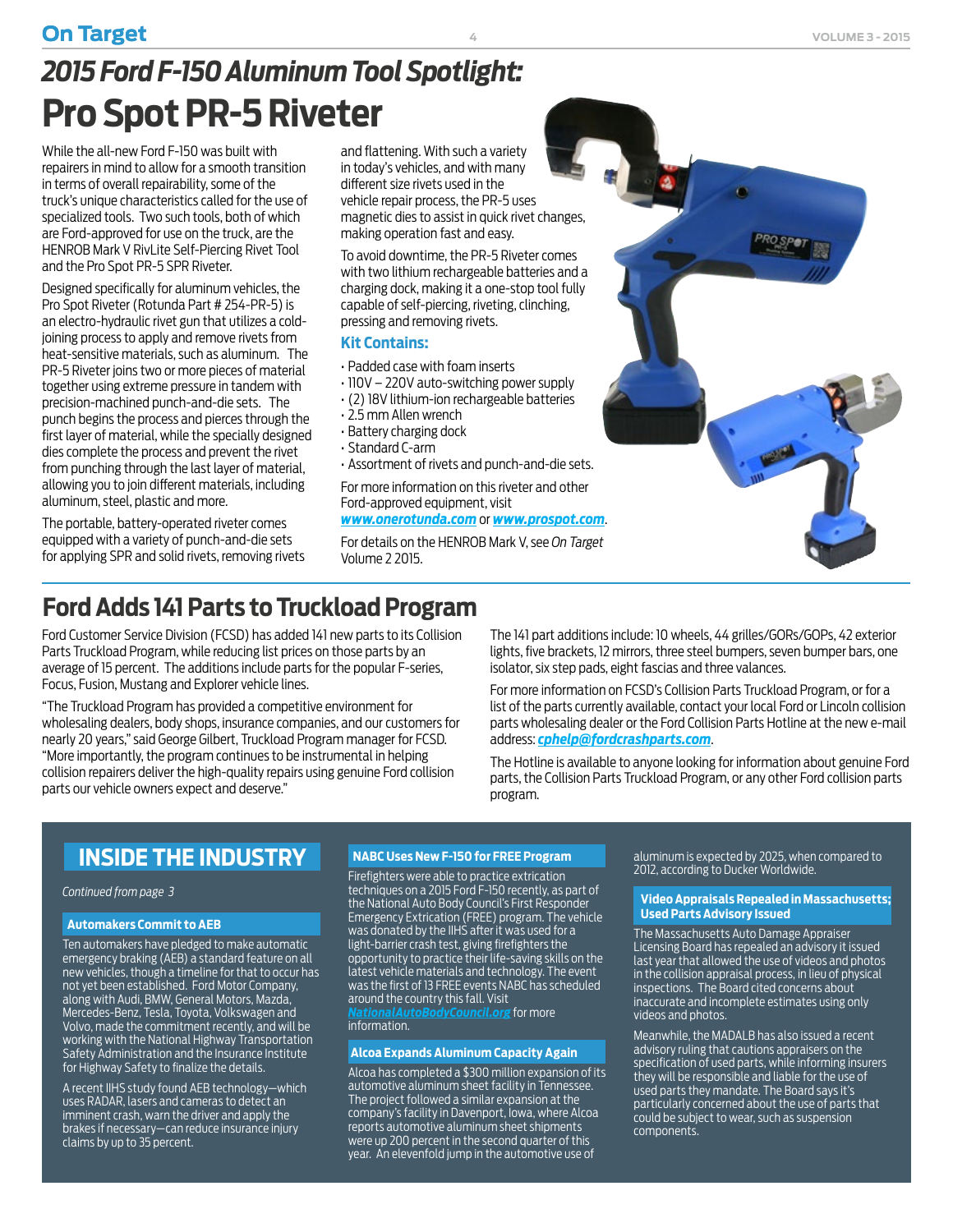# <span id="page-4-0"></span>**Repair Procedure: 2015 F-150 Front Door-Skin Panel Removal**

As part of our ongoing effort to help repairers make the proper repair the first time, we're presenting certain repairs straight from the official *Ford Workshop Manual*. This time we look at removal of the front door-skin panel for the 2015 F-150.

For more in-depth repair information, for this and other Ford vehicles, please consult the *Ford Workshop Manual*, Section 501-29: Side Panel Sheet Metal Repairs, located at *[Motorcraftservice.com](http://MotorCraftService.com)*.

#### **Special Tools / General Equipment and Materials**

- Scraper for straight edges
- Grinder
- Self-Piercing Rivet (SPR) remover/installer
- Belt sander
- Hot air gun
- •Knife

*Left-hand side of repair shown; right-hand side similar. Regular Cab shown in diagrams; SuperCab and SuperCrew similar.*



- 2. Remove the exterior door handles (refer to Exterior Front Door Handles, Section 501-14: Handles, Locks, Latches and Entry Systems, Removal and Installation).
- 3. Remove the door window glass (refer to Front Door Window Glass, Section 501-11: Glass, Frames and Mechanisms, Removal and Installation).
- 4. Remove the outside mirror assembly (refer to Exterior Mirror – Vehicles with Long Arm Mirrors and Vehicles with Short Arm Mirrors, Section 501-09: Rear-view Mirrors, Removal and Installation).
- 5. Remove the door (refer to Front Door Regular Cab/SuperCrew, Section 501-03: Body Closures, Removal and Installation or Front Door Alignment – SuperCab, Section 501-03: Body Closures, General Procedures).
- 6. Remove the door trim (refer to Front Door Upper Moulding, Section 501-08: Exterior

Trim and Ornamentation, Removal and Installation).

- 7. Remove all door assembly weather stripping.
- 8. Remove the seam sealer from the door hem flange using the hot air gun and scraper for straight edges.
- 9. Remove the SPR fasters as indicated, using the Self-Piercing Rivet (SPR) remover/ installer. (See Below)
- 10. Carefully grind the **outer layer only** of the door skin hem flange as indicated, using the grinder. (See Below)
- 11. Remove the door skin outer panel. The use of heat may help in door skin removal.
- 12. Remove the remaining portion of the door outer panel hem flange using a knife and the hot air gun. (See Below)

Please note that the illustrations are intended as a general guideline and are not all-inclusive. Be sure to look for the next issue of *On Target*, which will cover the second part of this process: the installation of the front door-skin panel.







# Ford Adds OPS to Collision Conquest **NACE 2**

Ford has expanded its Collision Conquest Program, with the recent addition of Overall Parts Solutions (OPS). Ford made the OPS Technology Suite available for dealer enrollment in September. It includes OPSTRAX/ VALUTRAX, the web-based parts procurement system that identifies Conquest-eligible parts sourced as non-OE in the estimate, and the option to enroll in DELIVERYTRAX, which provides real-time delivery tracking information.

"The OPS Software Suite delivers a technology solution to efficiently connect dealers with their collision shop customers with not only a procurement tool, but delivery and logistics solution that can reduce costs and improve ordering efficiency," said Mark Mandl, collision marketing manager for Ford Customer Service Division.

The addition of OPS will supplement OEConnection's CollisionLink and CollisionLink Plus programs, which will continue to be integral to the Collision Conquest efforts.





Ford brought its 2,400-square-foot display to the 2015 International Autobody Congress & Exposition (NACE) show held in July in Detroit for the second year in a row. Representatives from Ford Service Engineering Operations, Ford Customer Service Division Collision Marketing and OEConnection were on-hand throughout, including Body and Chassis Commodity Manager Tom Green (white shirt, with badge), who takes time to answer some repair questions regarding the new F-150.

Next year's NACE moves west, making its first appearance in Anaheim, California, August  $9 - 13$ . More information can be found at *[www.naceexpo.com](http://naceexpo.com)*.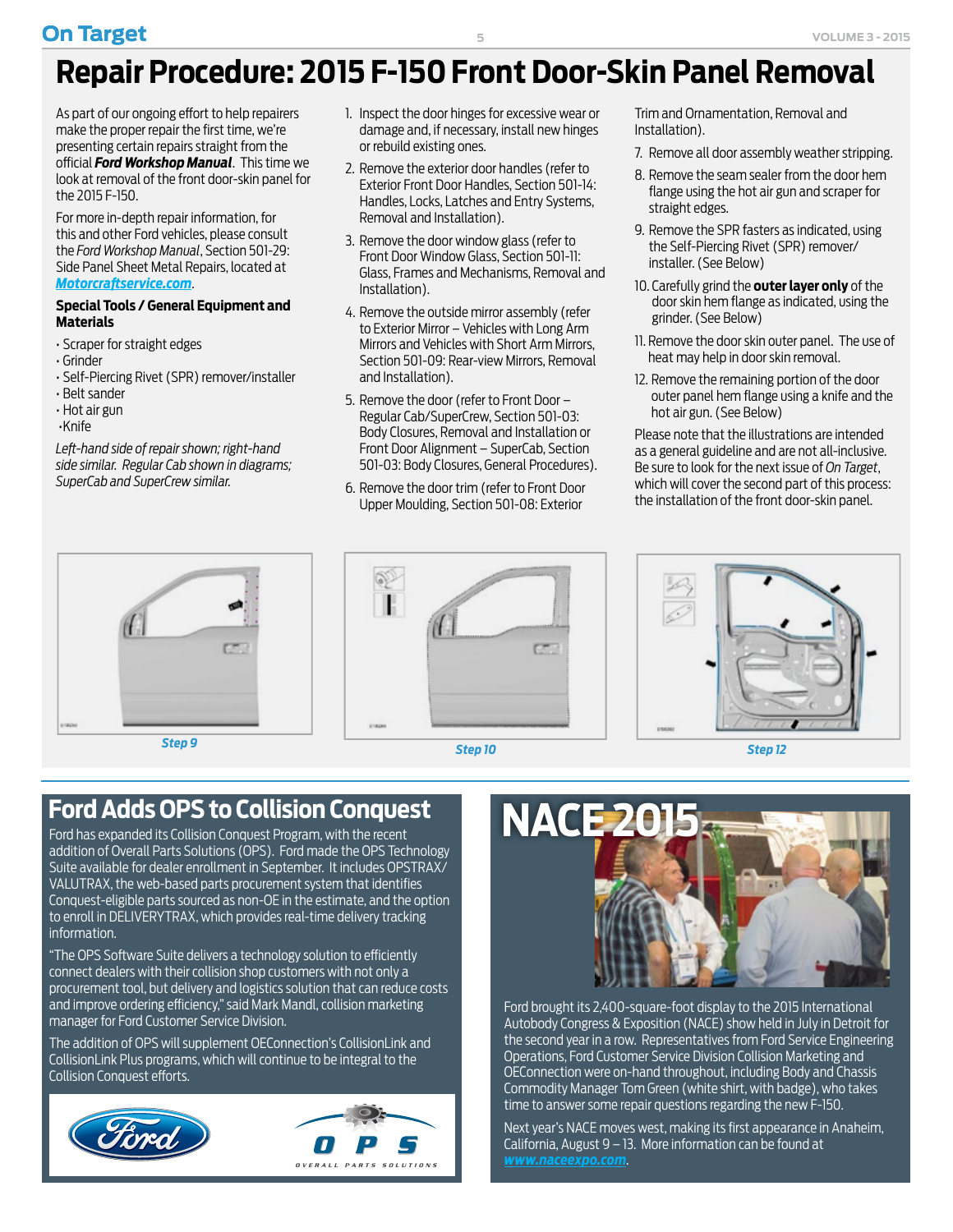# Get it right.



# From the source.

#### Ford and Lincoln Dealers are the one-stop source for all of your collision repair needs.

Not only are they a great source for technical and repair information, their Ford Motor Company Genuine Parts can help your body shop reduce cycle time, improve relationships with insurance companies and satisfy customers. So call your local Ford or Lincoln Wholesaling Dealership today for all your Genuine Parts needs.



FORD PARTS

### SHARE YOUR **THOUGHTS**

The purpose of **On Target** is to provide Ford and Lincoln dealership parts departments and independent collision repair shops with the general and technical information needed to deliver efficient, high-quality repairs to Ford, Lincoln and Mercury vehicle owners. In addition, information on parts wholesaling policies and procedures, and collision repair industry activities will also be featured. On Target is scheduled to be published three times a year.

Your comments and article ideas are welcome. You can contact **On Target** through e-mail at: *[cphelp@fordcrashparts.com](mailto:cphelp%40fordcrashparts.com?subject=)*.

Additional copies of **On Target** are available through Ad Creator or *[FMCDealer.com](https://www.wslx.dealerconnection.com)*. Independent collision repair shops should contact their Ford or Lincoln wholesaling dealer. On Target is also available free of charge at *[Motorcraft.com](http://Motorcraft.com)* under technical resources / quick guides.

## On Target

Produced for Ford and Lincoln wholesaling dealers and their collision repair customers.

> Editor George Gilbert

**Contributors** Chris Caris Kim Jennings Steven Lubinski Andrea Presnell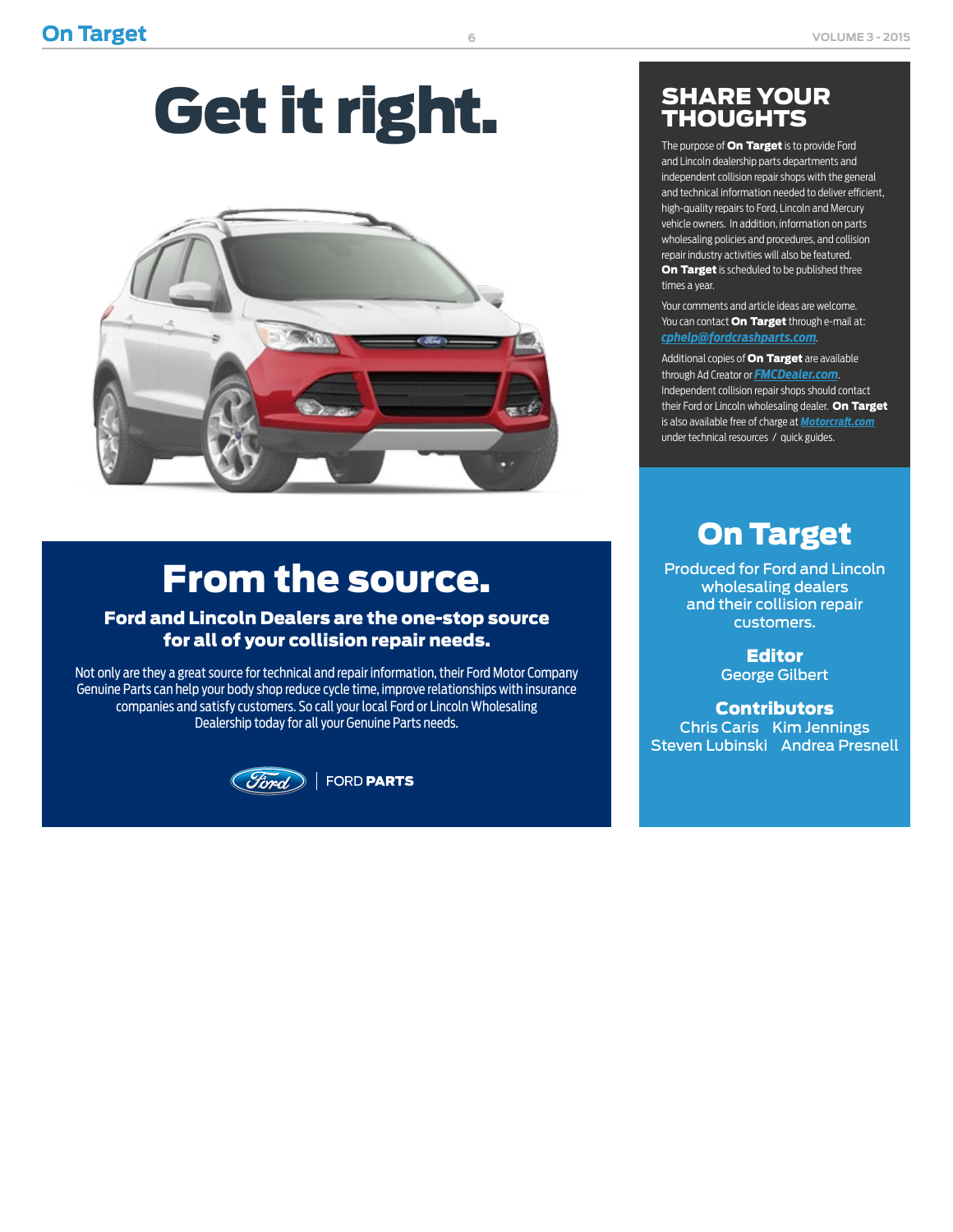

FORD PARTS

Dealership Information

## Crash Parts Order Form

Use this form to provide us with the information necessary to make certain

we deliver the right parts on time ... the first time!

The information below can be found on the certification label located on the driver's-side door jamb.

If the vehicle is damaged in this area provide us with the Vehicle ID# located on the driver's-side front corner of the dashboard.

| <b>VEHICLE ID#</b>                                  | (Need all 17 Digits)                  |                     |                             |                  |              |  |  |
|-----------------------------------------------------|---------------------------------------|---------------------|-----------------------------|------------------|--------------|--|--|
| <b>TRIM CODE</b>                                    | <b>YEAR</b>                           |                     | <b>DAMAGE AREA (Circle)</b> |                  |              |  |  |
| MLDG. CODE                                          | <b>MAKE</b>                           |                     |                             | <b>FRONT</b>     | REAR         |  |  |
| <b>BODY CODE</b>                                    | <b>PHONE:</b>                         | $\mathbf{r}$<br>- 1 |                             | <b>LEFT SIDE</b> | RIGHT SIDE   |  |  |
| <b>CONTACT:</b>                                     | SHOP:                                 |                     |                             | <b>UNDERBODY</b> | LEFT / RIGHT |  |  |
| 2015 FORD <b>F-150</b>                              |                                       |                     |                             |                  |              |  |  |
| <b>PARTS ORDER</b><br>Date Ordered:<br>Date Needed: |                                       |                     |                             |                  |              |  |  |
| <b>QUANTITY</b>                                     | <b>PART NUMBER / PART DESCRIPTION</b> |                     |                             |                  |              |  |  |
|                                                     |                                       |                     |                             |                  |              |  |  |
|                                                     |                                       |                     |                             |                  |              |  |  |
|                                                     |                                       |                     |                             |                  |              |  |  |
|                                                     |                                       |                     |                             |                  |              |  |  |
|                                                     |                                       |                     |                             |                  |              |  |  |
|                                                     |                                       |                     |                             |                  |              |  |  |
|                                                     |                                       |                     |                             |                  |              |  |  |

NOTE: Refer to vehicle diagrams for part identification and numbers.